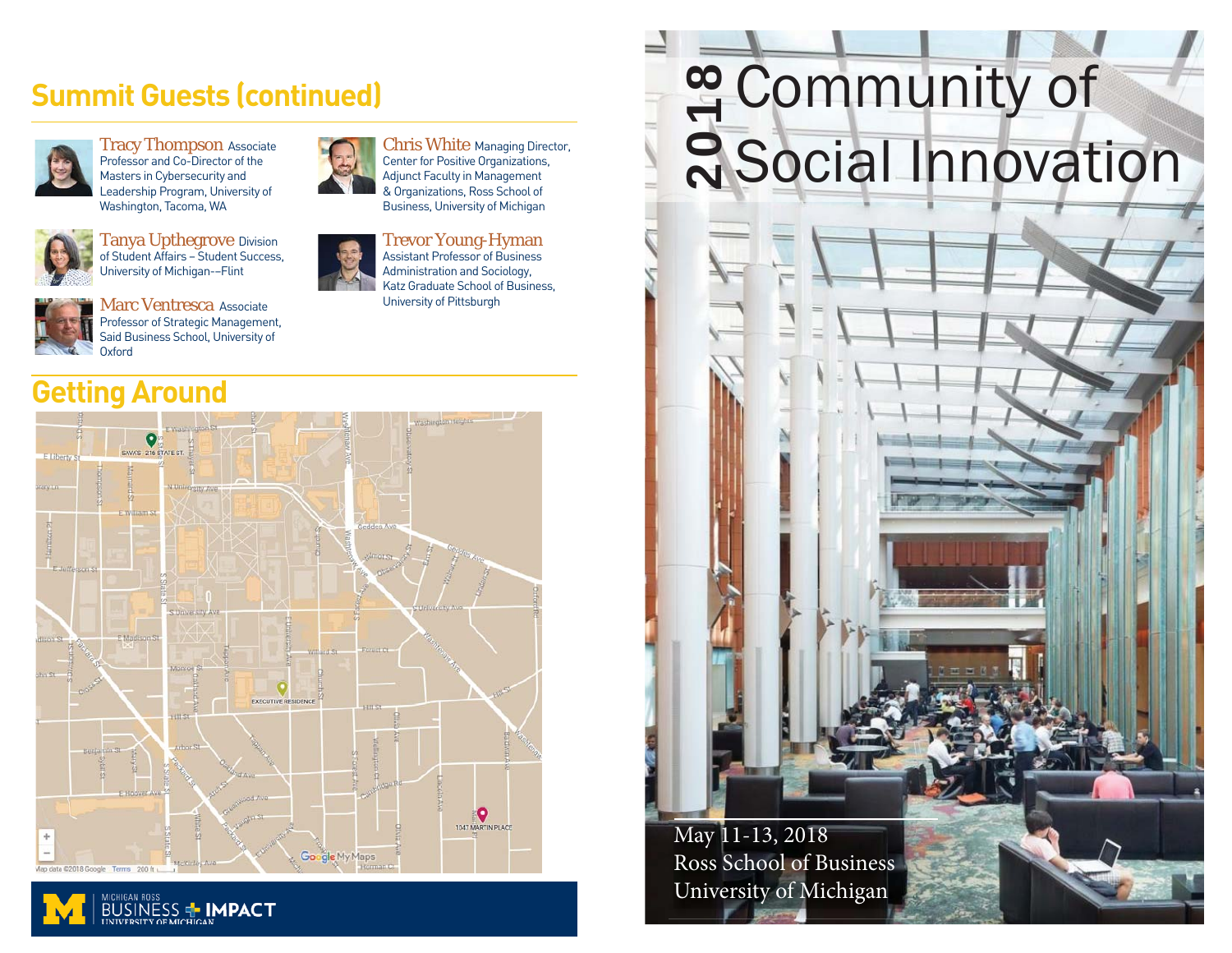# **Overview**

Business+Impact at the Ross School of Business is proud to bring the Community of Social Innovation (COSI) scholars group to the University of Michigan May 11-13, 2018. The group has a mission to foster and advance the sharing of insights around teaching, data, theory and methods in the social innovation space, and to provide focused opportunities to mentor junior scholars in the domain.

#### SCHOOLS REPRESENTED IN THIS YEAR'S EVENT:

**Alberta School of BusinessAspen Institute Boston College Columbia Business SchoolCornell University Harvard University HEC MontrealINSEAD Singapore LUISS Guido CarliQueen's University, ON Stanford University**

**Universita BocconiUniversity of Chicago University of Maryland University of Massachusetts University of Melbourne University of Michigan University of Pennsylvania University of Pittsburgh University of Southern California University of Toronto University of Washington Yale School of Management**

THANKS TO OUR SPONSORS:

## MINICHIGAN ROSS **BUSINESS + IMPACT**



CONFERENCE EVENTS TAKE PLACE AT:

**Ross School of Business, 700 East University Ave., Ann Arbor, MI 48109 Sava's Restaurant, 216 S. State St., Ann Arbor, MI 48109 1407 Martin Place, Ann Arbor, MI 48104**

## **Summit Guests (continued)**



Michael Gordon Arthur F. Thurnau Professor of Social Entrepreneurship Stephen M. Ross School of Business, University of Michigan



Ling Han Postdoctoral Fellow, Center on Philanthropy and Civil Society, Stanford University

Shon Hiatt Assistant Professor of Management and Organization, Marshall School of Business, University

of Southern California

University of Michigan





Julie Hui Postdoctoral Research Fellow, School of Information, University of Michigan

Andy Hoffman Holcim (US) Professor of Sustainable Enterprise,

Matt Kelterborn Program Director, Center for Social Impact, Ross School of Business, University of

**Anna Kim** Assistant Professor, Department of Management, HEC









Michigan

Montreal



Brandon Lee Associate Professor, Business Strategy, Melbourne Business School, University of Melbourne



Chengpang Lee China Public Policy Postdoctoral Fellow, Ash Center, Harvard Kennedy School



Matt Lee Assistant Professor of Strategy, INSEAD-Singapore



Bjoern Mitzinneck PhD Student in Management, Samuel Curtis Johnson Graduate School of Management, Cornell University



Nancy McGaw Deputy Director, Business and Society Program, The Aspen Institute, Aspen, CO



**Kelley Packalen** Associate Professor of Strategy & Organization, Smith School of Business, Queen's University, Kingston, ON



Aruna Ranganathan Assistant Professor of Organizational Behavior, Graduate School of Business, Stanford **University** 



Francesco Rullani Assistant Professor in Entrepreneurship and Management of Innovation, LUISS Guido Carli, Rome, Italy



**Maureen Scully Associate** Professor of Management, University of Massachusetts, Boston, MA



Angelique Slade Shantz Assistant Professor, Strategic Management and Organization, Alberta School of Business, Edmonton, Alberta



**Sara Soderstrom Assistant** Professor in Organizational Studies and Program in the Environment, College of Literature, Science & Arts, University of Michigan







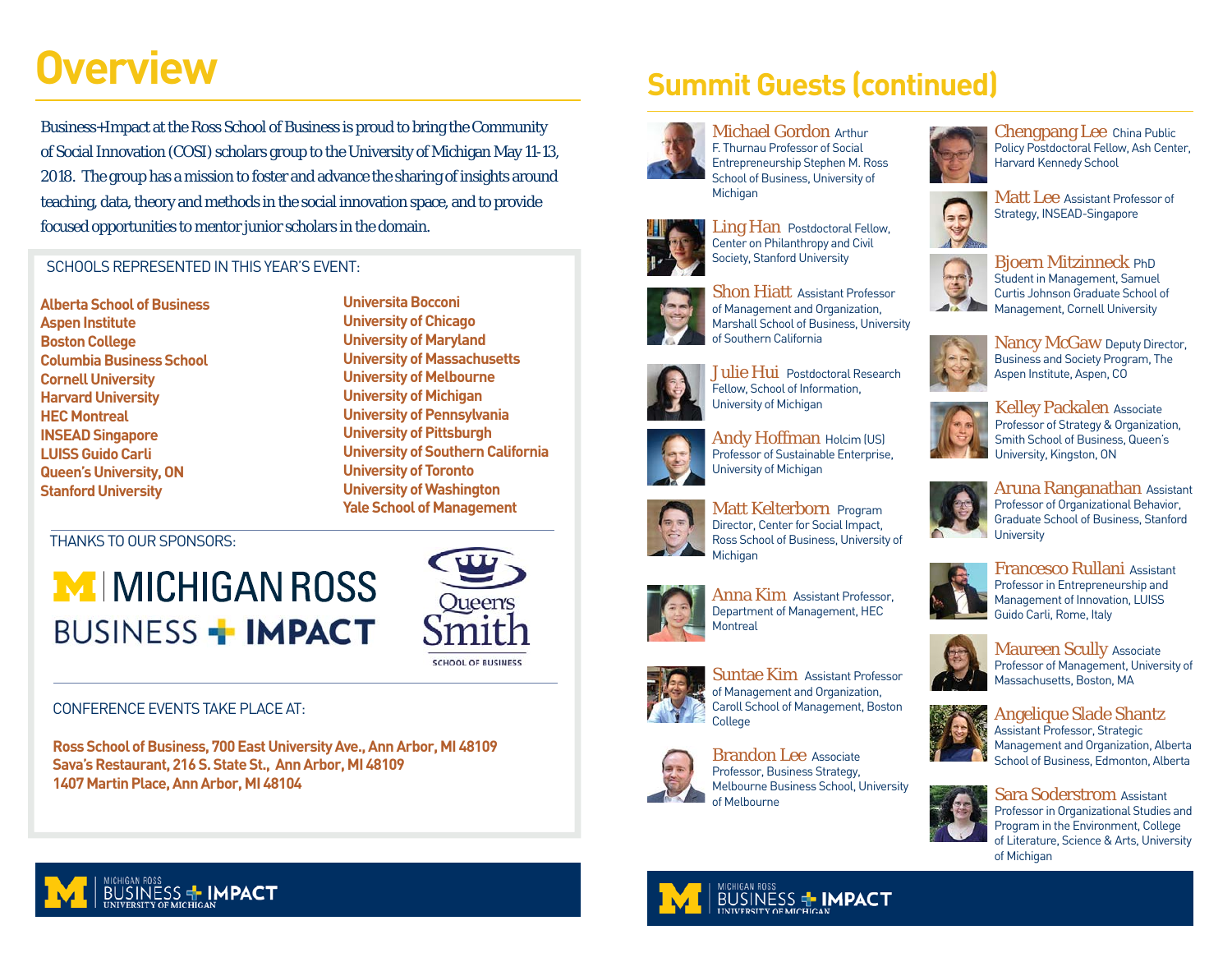# **Summit Guests**



Sharon Alvarez Tom W. Olofson Chair in Entrepreneurship, Katz Graduate School of Business, University of Pittsburgh



Christine Beckman Professor of Management and Organizations Director of the Center of Social Value Creation, Robert H. Smith School of Business, University of Maryland



Marya Besharov Associate Professor of Organizational Behavior, School of Industrial and Labor Relations, Cornell University, Ithaca, NY



Christine Bode Assistant Professor, Department of Management and Technology, Universita Bocconi



Lindsey Cameron PhD Candidate, Stephen M. Ross School of Business, University of Michigan



Natalie Carlson PhD Candidate, Columbia Business School



Rodrigo Canales Associate Professor of Organizational Behavior, Yale School of Management



Giulia Capellero Assistant Professor, Department of Policy Analysis and Public Management, Universita Bocconi



Johan Chu Assistant Professor of Organizations and Strategy, Chicago Booth, University of Chicago



J. Adam Cobb Assistant Professor of Management Wharton School, University of Pennsylvania



Tina Dacin Stephen J.R. Smith Chaired Professor of Strategy and Organizational Behaviour, Smith School of Business, Queen's University, Kingston, ON

Jerry Davis Wilbur K. Pierpont Collegiate Professor of Management, Professor of Sociology Co-Director, ICOS (Interdisciplinary Committee on Organization Studies) Stephen M. Ross

School of Business, University of Michigan







Professor of Strategic Management, Rotman School of Management, University of Toronto





Jim Ferris Professor: Emerv Evans Olson Chair in Non-Profit Entrepreneurship and Public Policy;

Director, Center on Philanthropy and Public Policy, Sol Price School of Public Policy, University of Southern California



Mary Ann Glynn Joseph F. Cotter Professor; Director of Research, Winston Center for Leadership and Ethics, Carroll School of Management, Boston College

# **Conference Schedule**

FRIDAY, MAY 11, 2018

- *5 6:00 PM* Check-In B1590 Corner Commons
- *6 7:00 PM* Cocktail Hour & RRBM Update B1590 Corner Commons
- *7 8:00 PM* DinnerExecutive Residence Dining Room
- 8 9:30 PM Open Mic for Non-Presenters B1590 Corner Commons
- *9:30 ?? PM* Afterglow at Jerry's House 1047 Martin Place, Ann Arbor

#### SATURDAY, MAY 12, 2018

*8 - 9:00 AM* BreakfastB0570

### *9-10:30 AM* Social Entrepreneur Insights

B0570 and breakout rooms B0574, B0576, B1564, B1566, B1576, B2564

#### **Meet social entrepreneur Emily Staugaitis of Bandhu Gardens**

*10:30* Break  $-10:45$  AM B0570